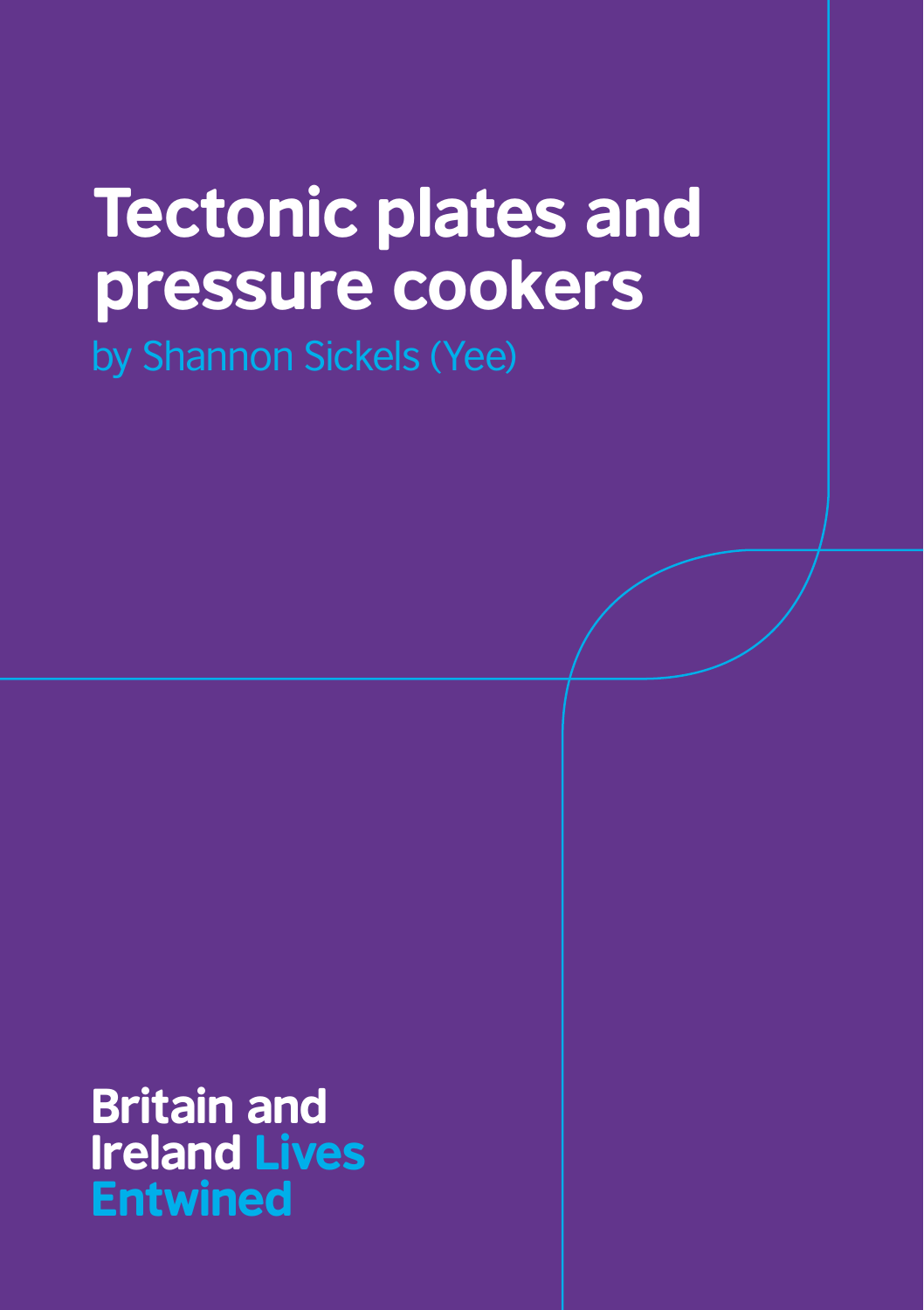

**Shannon Sickels (Yee)** is an award-winning playwright and producer whose perspectives as an immigrant, ethnic minority, queer artist–parent with a disability living in Northern Ireland are deeply embedded in her work.

Her *Reassembled*, *Slightly Askew* uses binaural sonic arts technology to immerse audiences in her autobiographical experience of nearly dying and subsequent acquired brain injury. *Reassembled …* has received numerous accolades and has toured internationally since 2015. It has been used in medical training, most recently in New York City's Mount Sinai Rehabilitation Hospital.

Shannon was a 2017/18 Arts Council Northern Ireland Major Individual Artist Awardee for her project, *Starf\*cker,* exploring popular culture, social media and video projection mapping to tell a story of what makes our stars fall. Her recently published short story, *The Brightening Up Side* (Belfast Stories, Doire Press, 2019), tackles racism and new motherhood.

Shannon is also an LGBTQ+ activist; in 2005 she and her partner, who are currently taking legal action to bring same-sex marriage to Northern Ireland, were the first public civil partnership in the UK.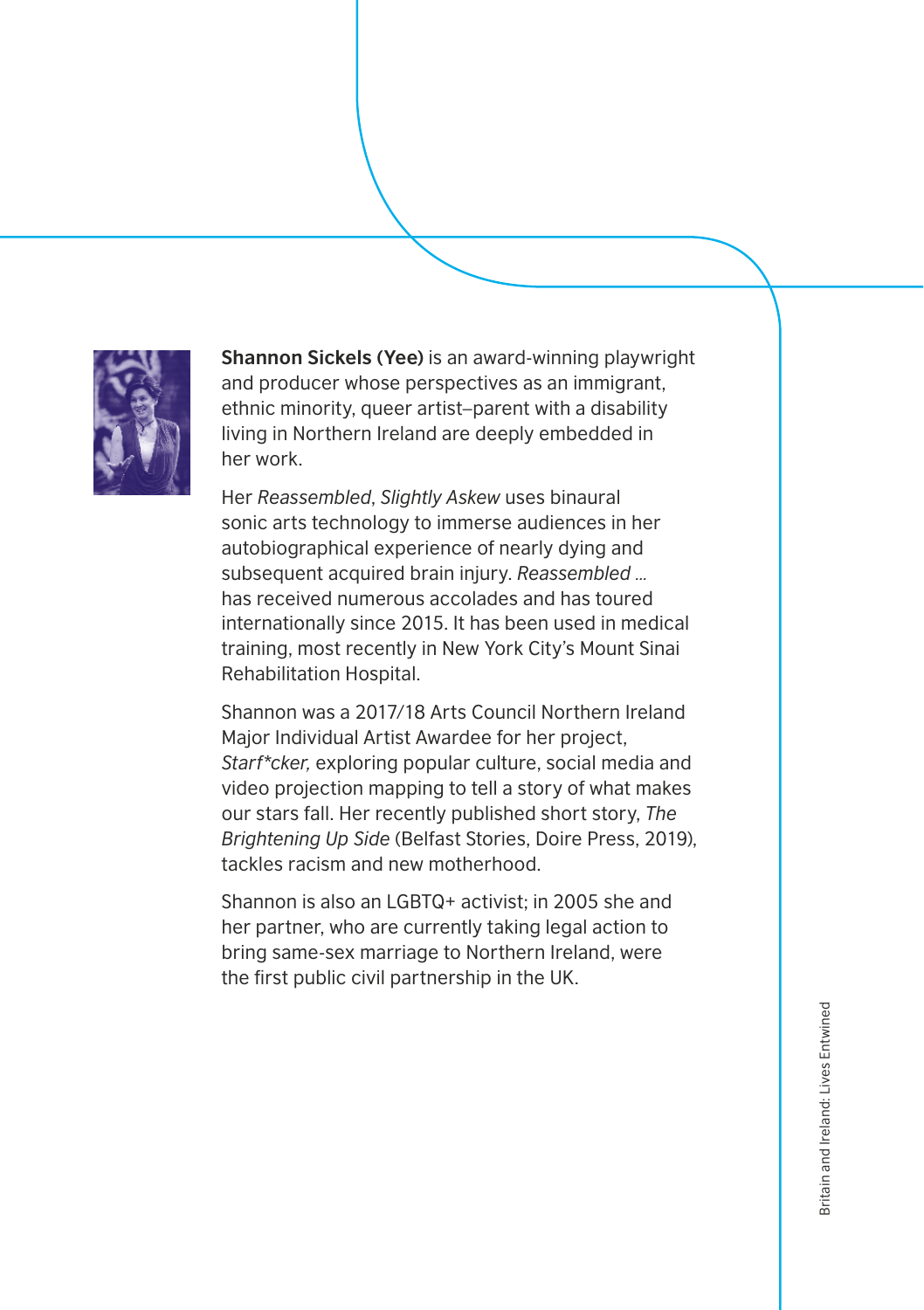# Tectonic plates and pressure cookers

by Shannon Sickels (Yee)

I arrived on the island of Ireland on 4 July 2004. My jet-lagged self fell asleep on the drive up from Dublin Airport, but when I woke up, I knew we had crossed into the North. The road signs had changed font and tarmac texture had changed colour. The air felt different, heavier.

This length of time in Belfast is perhaps my fault. My partner, Gráinne, gave me the choice to decide if we would live in Dublin, Galway or Belfast, appreciating the massive culture shock that moving from New York City was. I chose Belfast. I felt an exciting potential, bubbling under the surface – I don't think it was simply the summer's sectarian tensions – there was community, kindness, goodwill, strength and a dedication to creating a better future.

I am now here in Northern Ireland longer than I have lived anywhere else; growing up in a US military family, that isn't difficult. In the process of resisting full cultural naturalisation, I still say car 'trunk' for 'boot', I refuse to call anything 'wee', but I've had to surrender to 'trousers' instead of 'pants' as I'm now a parent. I find myself explaining Northern Ireland's complications when I'm outside it: 'No, you can't use euros in Northern Ireland, you use sterling … but you can't use Northern Irish sterling in England …' I confess, there are times when I bite my lip and inch away from large groups of American tourists in search of their Irish heritage.

'Outside' is exactly what I am when I'm here. I am an immigrant, biracial, ethnic minority, queer artist–parent with a disability. Negotiating these multiple minority experiences while living in Northern Ireland is deeply embedded in my work as an artist. Depending on where I am, who I'm with, how much I want to delve into things, my internal borders and identities shift and reshuffle.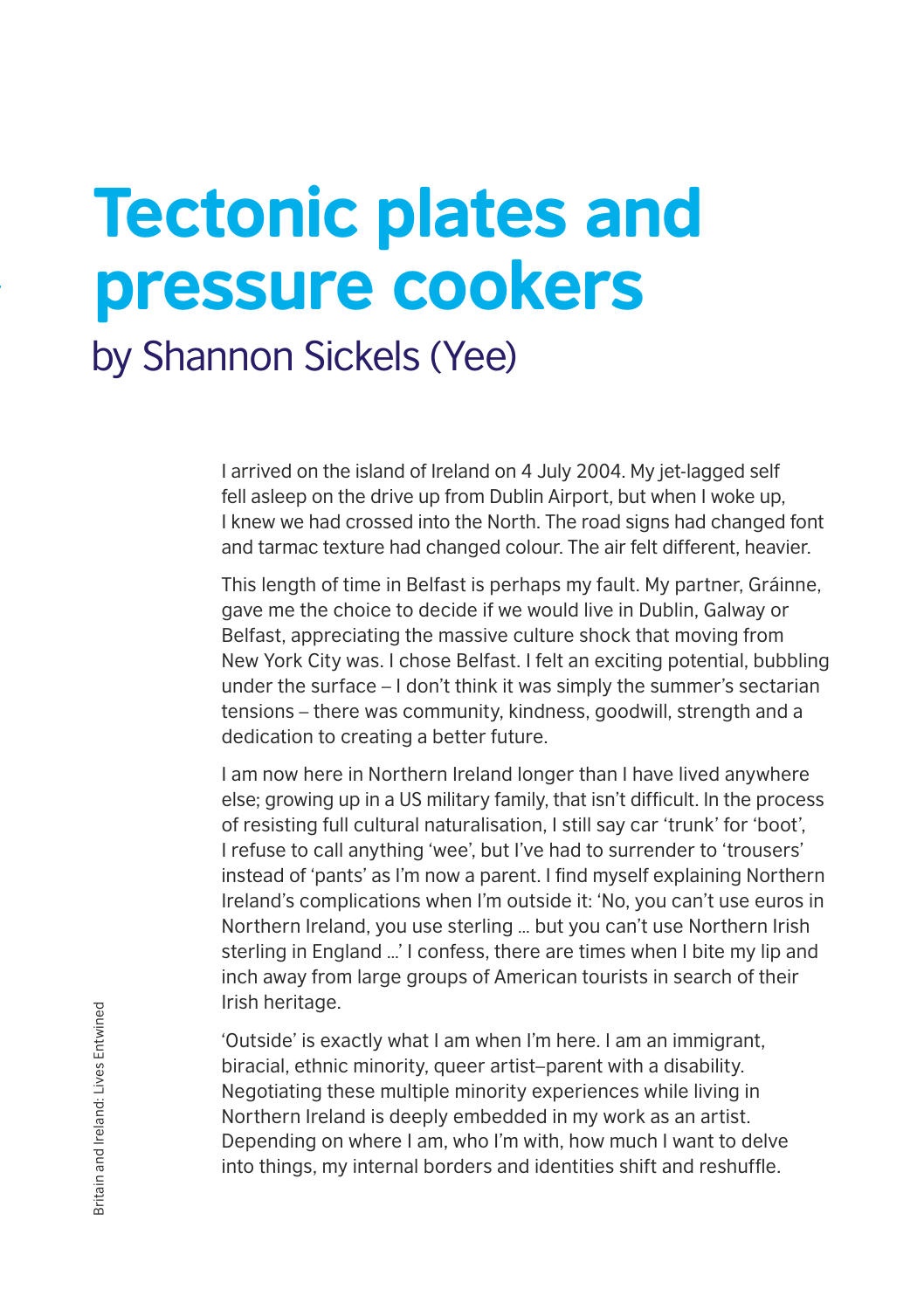'What brought you here?' is a popular question from taxi drivers. 'It must've been love. A man.'

*It was for love (but also, it's none of your business).*

'Fate,' I usually answer. 'Belfast has been good to me.' I find a neutral place that gives a polite amount of information away, and shift.

Often I'm struck with the out-of-body experience of, 'What am I doing here?' on this island within an island, an island squared, existing between Ireland, England, Europe and the United States. I can feel the tectonic plates of change here, shifting between stagnation and progress, grating against each other, creating a pressure cooker in Northern Ireland.

Previously, I was teaching English and history in New York City public schools. As an educator, I've always been passionate about the importance of storytelling in child development and healthy identity formation, particularly for those whose experiences are hidden or silenced from the mainstream, deliberately or not. I believe child development and language development are journeys of selfdetermination, expressions of freedom<sup>1</sup> to be supported and facilitated by a nurturing education system and teaching practices that utilise students' diversity as strengths. This is particularly relevant in storytelling. 'Children, like adults, use narrative to shape and reshape their lives … stories, then, have interrelated evaluative and social functions.'² We use language, and story, to articulate who we are to ourselves and each other.

This applies to my work writing theatre. Increasingly, the theatre I'm excited about creating is that which breaks down artistic borders. By putting audiences at the centre of the experience to actively construct a narrative,³ versus passively digesting information, theatre makes use of our neurological hardwiring to create meaning and make sense of the world around us, and our place in it. Identity is part of that relationship-making process, the relationship we have to ourselves and each other.

<sup>1.</sup> Paulo Freire wrote about education as a practice of freedom in *Pedagogy of the Oppressed* (1968).

<sup>2.</sup> Dyson and Genishi (*The Need for Story*, 1994 National Council of Teachers of English).

<sup>3.</sup> Augusto Boal's 'Theatre of the Oppressed' practice of the 1970s is heavily influenced by Freire, applying Freire's theories to theatre as means of promoting social and political change.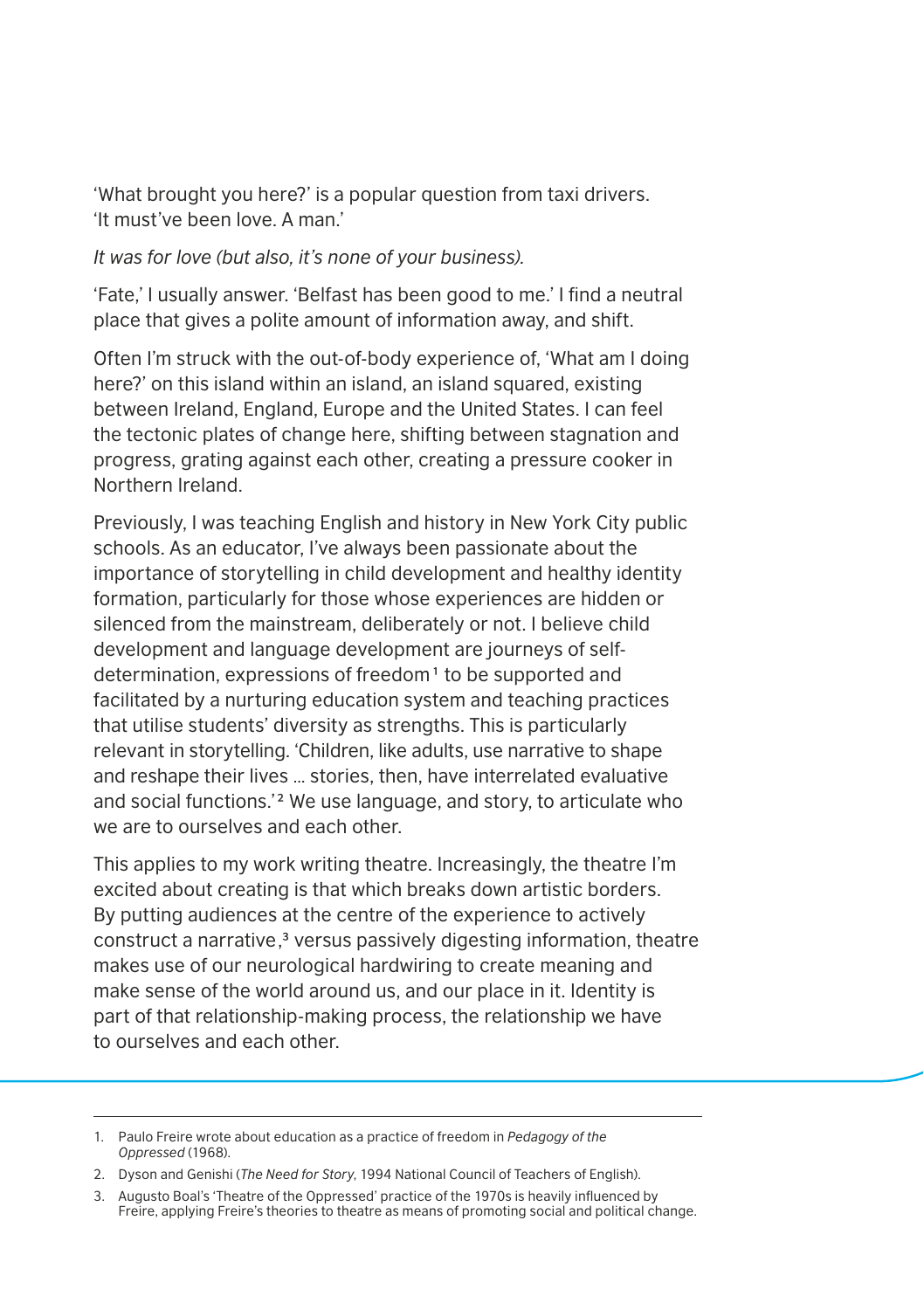Being half-Chinese and half-Caucasian from the United States, I'm used to the 'hyphenated identity', the challenge of identity in a third space, identity by default – where you're 'both' yet 'neither', you're 'other' and as defined in contrast to others. This 'third identity' seems prevalent in Northern Ireland; I've heard from friends here that they don't feel Irish – after all, you can't even get RTÉ on television up North – or English, despite how they are labelled when they go travelling.

In artist conferences and events, I often hear colleagues say, 'I want to be known as an artist first, not a queer artist, female artist, artist of colour, an artist with a disability.' I disagree. All those aspects are part of who I am, they inform the way I perceive the world and the way the world receives me. These aspects and the way they intersect form my voice. I am proud of every one, but the act of nurturing each as a minority in the minority has made me weary. I am weary of and livid about the stories of the many communities I'm a part of being carelessly sidelined, purposely omitted, or insidiously silenced.

My journey has been one of self-expression through writing and creating theatre.

To me, the personal is inherently political. My arts are a form of my activism, the largest aspect to date being LGBTQ rights.

#### **Same-sex marriage in Northern Ireland**

Northern Ireland was the last place in the UK to decriminalise homosexuality in 1983, after an individual, Jeffrey Dudgeon, took a case to the European Court of Human Rights. Years later in 2004, despite relentless hard work by activists, the civil partnership legislation only came into Northern Ireland because the Northern Irish government had collapsed and was under direct rule from Westminster. If Northern Ireland had been run by its local politicians at the time, the legislation would have been blocked, as evidenced by the lengthy track record of abuse of the Petition of Concern, a mechanism designed from the Good Friday Agreement to protect, not persecute, minorities. Paperwork processing times were shorter in Northern Ireland than in England, landing Northern Ireland in the history books. Gráinne and I had the UK's first public civil partnership in Belfast, followed by Chris and Henry Flanagan-Kane. Our supporters outnumbered the haters, literally, who chanted 'Sodomy Is Sin' on our way in, sang church hymns during our vows and blocked our black taxi from leaving the grounds of Belfast City Hall afterwards.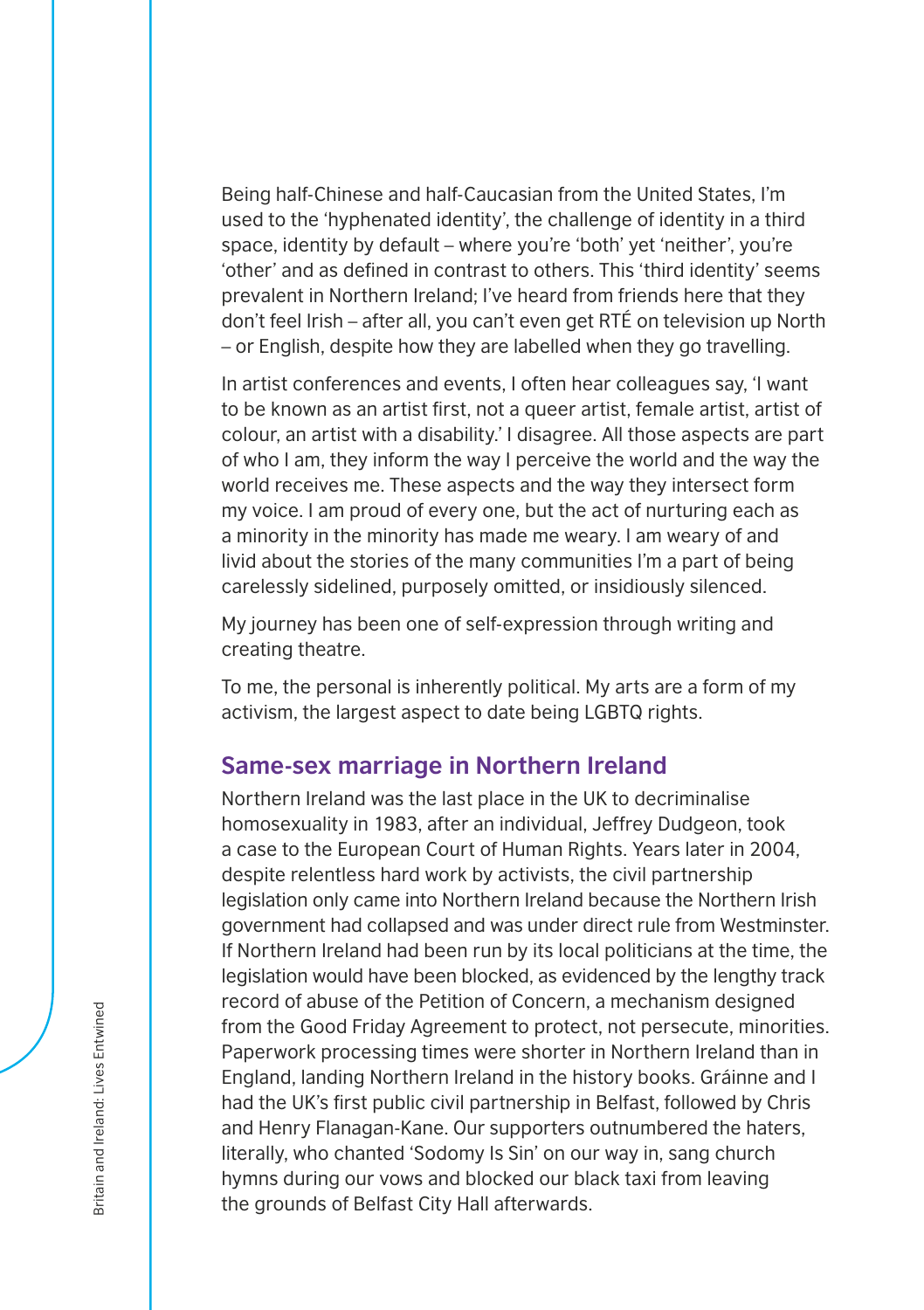Consequently, the last place in the UK to decriminalise homosexuality became the first in the UK to have a public civil partnership and currently is the last in both the UK and island of Ireland to allow same-sex civil marriage. Over a decade passed, with no further progress in Northern Ireland. Stagnation.

#### **Shift.**

In 2015, the grassroots marriage equality campaign in the South came to glorious fruition. I will always remember the great diaspora of Irish young people arriving at the airport to vote, to create change, to know that they could do so, to actively shift the narrative they wanted to be a part of for their future. I remember being at Dublin Castle for the results of the referendum, standing next to a straight couple, baby-wearing their daughter all day. 'We don't know what's ahead for her in life,' they explained to Gráinne and I. '[By voting 'yes'] we are in a position to make her life better. How could we not?' I remember the following morning, when Gráinne and I held hands on our walk into Dublin city centre, that we felt braver, stronger, justified, unabashedly visible in a way we hadn't realised we weren't. I remember returning to Belfast and slumping back into invisibility out of cautious habit.

#### Shift.

Around the time of civil partnership, there were rumblings of a need for a queer arts festival in Northern Ireland, to showcase the talent here and broaden the inspiration of what queer artistic expression here could be. I was one of a handful of queer artists who co-founded OUTBURST in 2007, a ten-day multidisciplinary arts festival which has grown from programming local, UK and Irish queer artists, to expanding its reach and legacy beyond those borders, building connection and community by proclaiming LGBTQ stories through artistic self-expression. Validating and celebrating LGBTQ stories is a matter of life or death for many; as of 2016, more people have taken their own lives than the number of people killed during the Troubles, and 35 per cent of the LGBT community self-harm, compared to 13 per cent in the rest of the UK.4

4. Murray, N (2018) 'Suicide rates in Northern Ireland are rising—it's easy to see why, yet the government is doing little about it.' *The Independent.*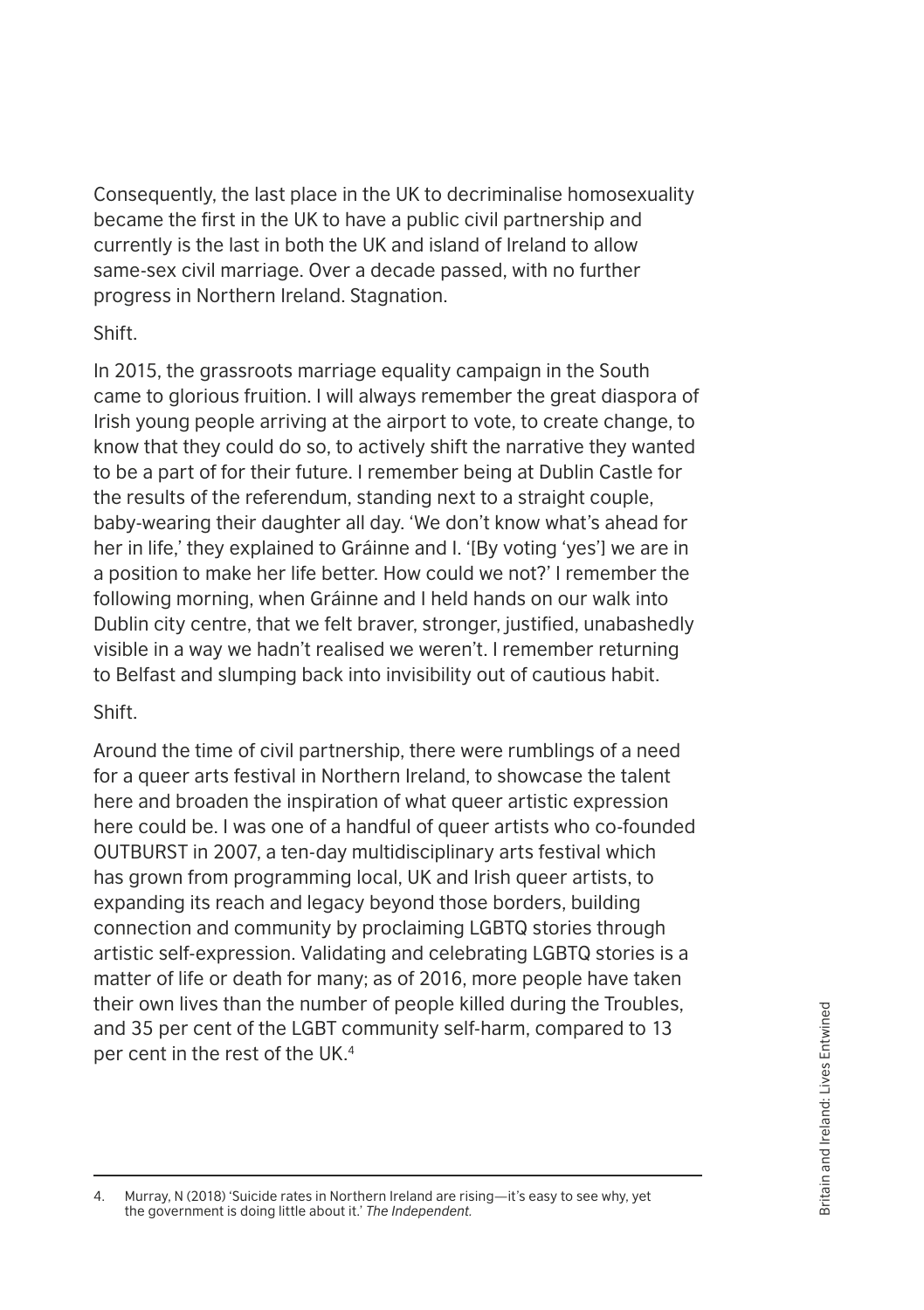## **Building community in the Troubles**

One of the story-based projects I premiered was *Trouble*, an interviewbased theatrical archive, about growing up LGBT during the Troubles. It was produced by TheatreofplucK, the only publicly funded LGBTQ theatre company in Northern Ireland, and performed by over 40 of the province's well-known actors.

These were stories I had always wanted to hear since arriving, and felt even more passionate about capturing since the civil partnership legislation had passed. I was uncertain about my place in running the project; being American, I had already received my share of 'Who does this American think she is?' backlash doing a few community development projects. Then I was told I was actually well placed to run the interviews because the very outsider status I was concerned about was a strength; people would open up to me because I didn't have an unconscious bias from growing up here.

I learned that the LGBT scene thrived during the Troubles; when nobody dared to venture into the city centre, 'the gays did'. Nobody cared what side you were from, everyone was invested in a good night out. Every single person I interviewed of the 46 said the Troubles and violence and bigotry stayed out of the gay scene. These stories of camaraderie and community are the antidote to the dividing and conquering narrative too often passed down through history, that the media perpetuate. So I wanted to archive these stories for not just the LGBTQ community, but for the historic record, to combat the limited narrative about the Troubles with true-life testimonies of LGBTQ people who have navigated more than 40 years of living, loving and building community in Northern Ireland.

An education researcher, Jerome Bruner, states, 'a life is not "how it was" but how it is interpreted and reinterpreted, told and retold.'5 The stories shared with me from the LGBTQ interviewees were universal – we all are on individual journeys discovering who we are, who we love, and why we matter in this world, regardless of our sexual orientation. A version of *Trouble* was exhibited in Belfast City Hall, during December 2015, the ten-year anniversary of the civil partnership legislation, broadening the visible history of the Troubles to new audiences.

<sup>5.</sup> Bruner, J (1994) 'Life as Narrative', in Dyson and Genishi (ed.) *The Need for Story*. Urbana, Il: National Council of Teachers of English.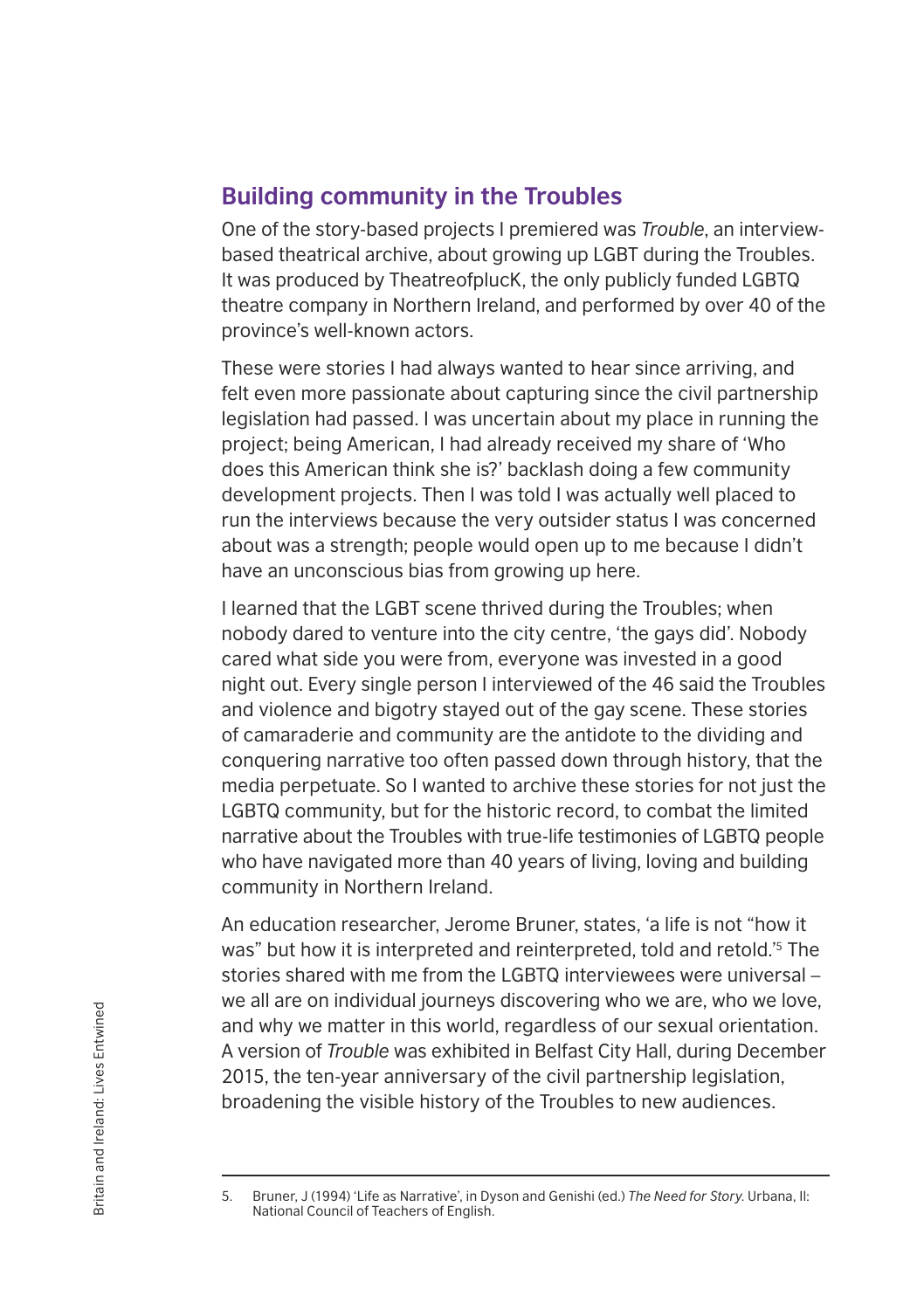While Gráinne and I weren't part of LGBTQ history during the Troubles, we joined the narrative after being the first public UK civil partnership in 2005. We didn't want the media attention or personal risk of making history; we did want to do our part to address the gender imbalance in LGBT visibility, and to give homage to the tireless work of activists who came before us to make that moment possible. On a personal level, we especially wanted the rights and recognition of 'next of kin' status if anything tragic happened to either one of us. Little did we think that only three years later, we would have to use it.

### *Reassembled, Slightly Askew*

Writing was always a way to make sense of myself, the world around me and my place in the world. When I suddenly woke up in the acute neurosurgical ward of the Royal Victoria Hospital in Belfast in 2008, paralysed down the left side of my body, with a section of my skull beneath the skin of my abdomen, I knew I would eventually write and create art about it.

*Reassembled, Slightly Askew* is an autobiographical, audio-based artwork about my experience of falling critically ill with a rare brain infection and my journey of rehabilitation with an acquired brain injury. Audience members experience *Reassembled* ... individually, listening to the audio via headphones, while lying on a hospital bed. The audio technology makes the sound three-dimensional, causing listeners to feel they are inside my head, viscerally experiencing my descent into coma, brain surgeries, early days in the hospital, and re-integration into the world with a hidden disability. It was a new kind of storytelling, never done before about this topic in this way, that places the listener safely in the first-person perspective.

Theatre director Anna Newell, sonic artist Paul Stapleton, dramaturg Hanna Slattne, choreographer Stevie Prickett and I set about a five-year creative 'stumbling forward with confidence' (as Anna accurately put it), to try and integrate sonic arts technology, sound, drama and movement to capture my experience. It was the first piece I made after having my disability, and about my disability. During the five years it took to make, the artistic team and I found new ways of communicating across artistic disciplines. I ran focus groups with the general public, arts and medical professionals, and collaborated with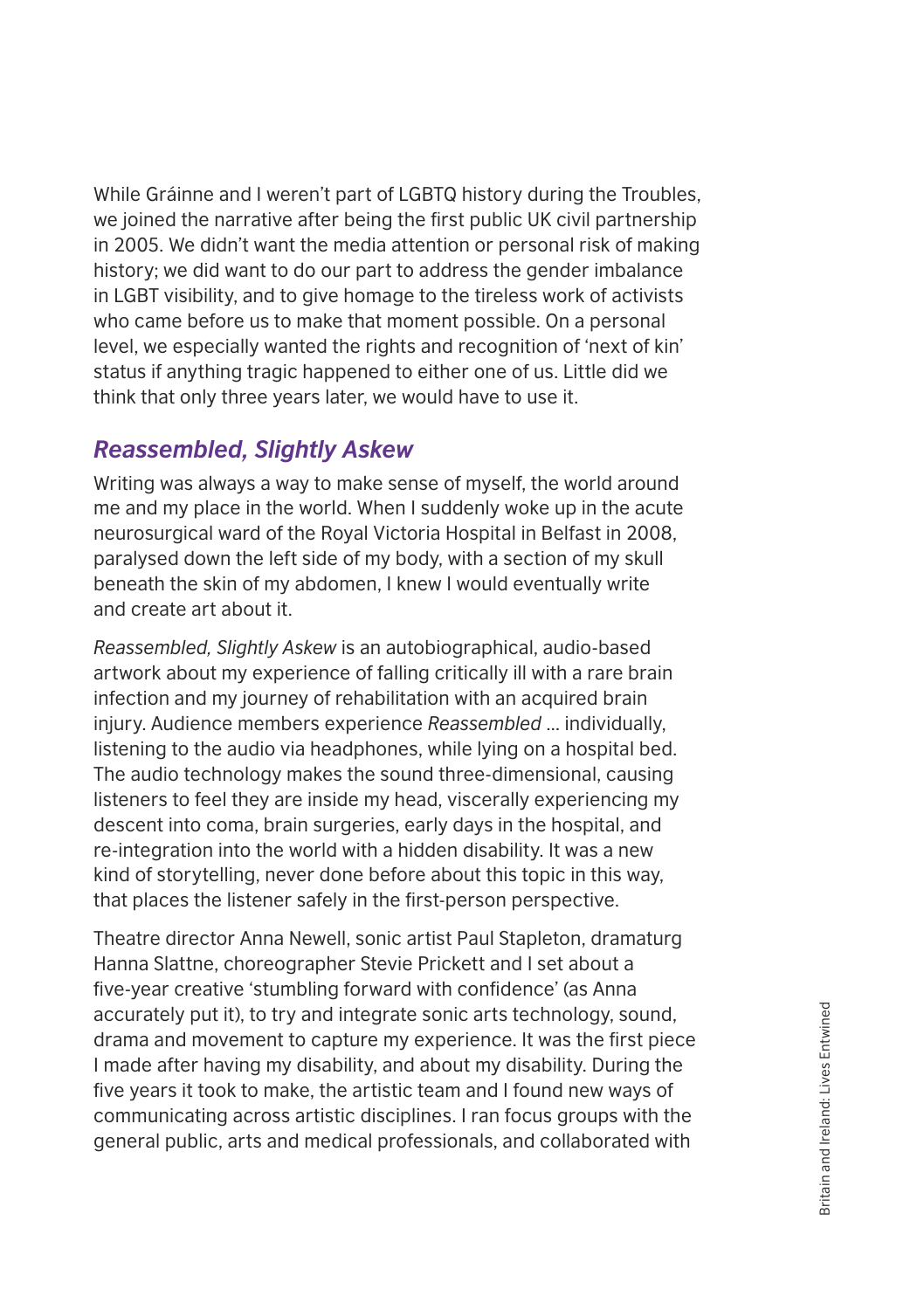my medical team, all the while securing funding and support from the Wellcome Trust, the University of Atypical, the Arts Council of Northern Ireland, Queen's University Belfast, and the Metropolitan Arts Centre. Since its world premiere at the Cathedral Quarter Arts Festival at the MAC (2015) in Belfast, *Reassembled* … has toured across Northern Ireland, England, Canada, to Hong Kong, to Dublin, to London in arts festivals and as medical training for doctors, surgeons and healthcare professionals to improve their practice and empathy for their patients.

While *Reassembled* … takes audiences through the first 18 months of my being 'disassembled, and reassembled, slightly askew', audience feedback has been that *Reassembled* … is also a love story. Gráinne and I were catapulted into a world where she witnessed my potential death, became my carer, and we adapted to my newly acquired brain injury world together. It is a story of terror, discovery, humour, but above all, hope. I didn't set out to make a piece about a queer couple facing trauma. It was a facet of the emotional journey of the story. Audiences left *Reassembled* … with not only greater empathy for hidden disabilities, but also for LGBTQ relationships.

The working title of *Reassembled* … was Recovery. As I progressed along that journey of shifting my identity and learning how to manage my new 'askew'-ed brain, the word 'recovery' implied a medical model of deficit – something is broken, it can be fixed and return to the way it was. I will never be back to the way I was; at best I have learned how to manage my disability. Despite my fear of never being able to work, or even walk, again, I began the challenging and humbling journey of identifying as an artist with a disability.

Shift.

My disability became a strength when I was commissioned to work with Replay Productions under the brilliant vision of Anna Newell, who is revolutionising access to theatre for the most overlooked – babies and children or young people with profound and multiple learning difficulties (PMLD). Article 31 of the UN Convention on the Rights of the Child states children have a right to engage in play, recreational activities, cultural life and the arts.<sup>6</sup> This 'right to play' is often denied to children with additional needs, where physical interactions, usually

<sup>6.</sup> <http://ipaworld.org/childs-right-to-play/article-31/summary-gc17/>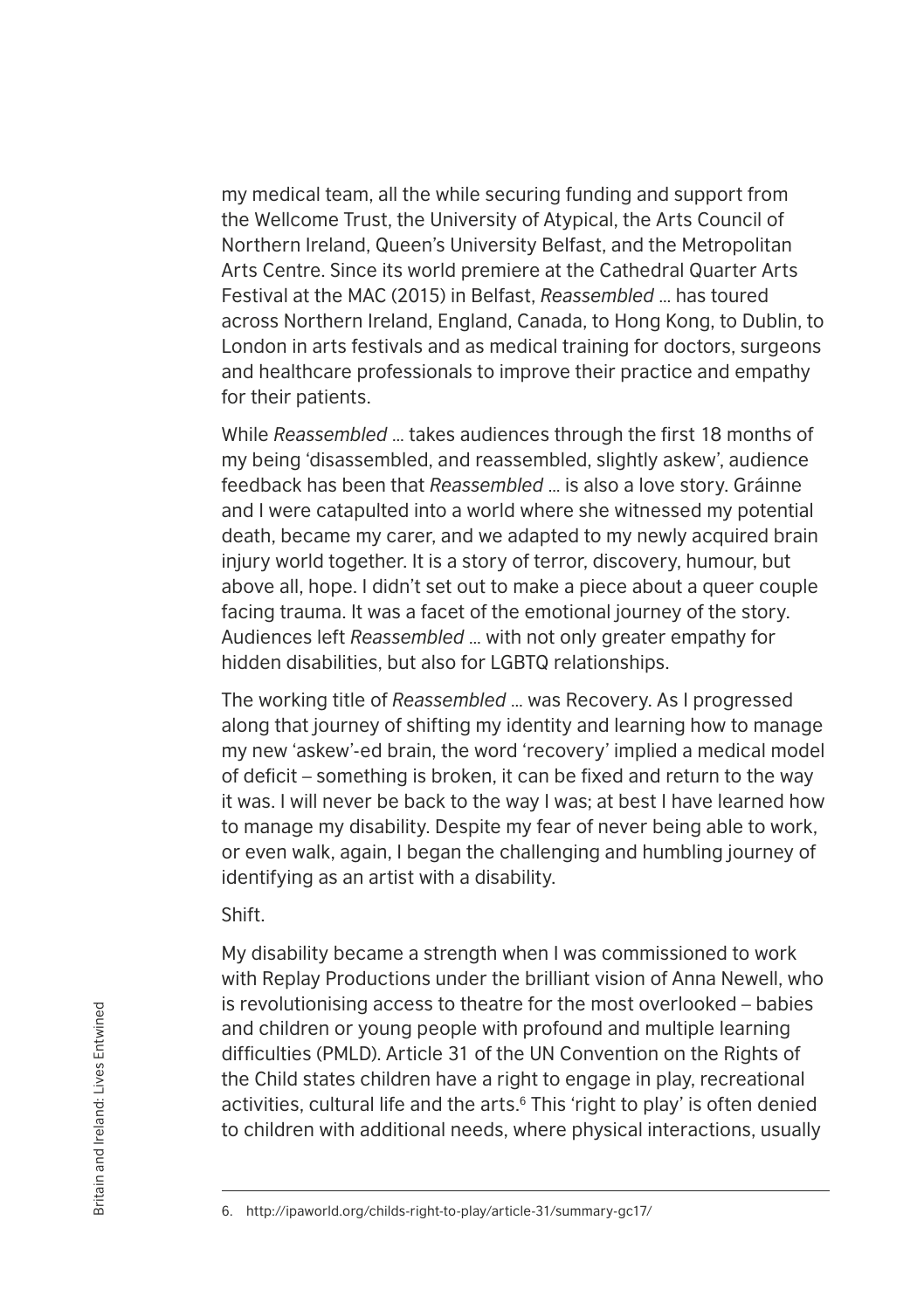personal care, are primarily transactional, and the PMLD child/young person has things done to them rather than with them. As part of the artistic team, my sensory sensitivities from my acquired brain injury helped set the pacing and craft the story of *BLISS*, an immersive theatrical production that came into special schools in Northern Ireland, bringing PMLD students into the dome-performance space in individual boats and immersed in beauty, through song, visuals, textures, and play. The actors tailored their interactions with each young person, deferring to them as audience members at the centre of their own theatrical experiences as they actively constructed them.

#### *So I Can Breathe This Air*

As an ethnic minority writer, I've always been passionate about broadening the stories told in Northern Ireland theatre, but there are limited opportunities to do so, particularly as Terra Nova Productions, Northern Ireland's only professional intercultural theatre production company, has had its funding cut.

The opportunity to highlight stories from fellow immigrants came about with *So I Can Breathe This Air*, an outreach initiative and audio-based theatre project which shared various stories of LGBTQ ethnic minority individuals who live in Northern Ireland. It was run by Dean Lee of the Rainbow Project's Gay Ethnic Group (GEG), a Northern-Irish born Chinese licensed counsellor, in partnership with TheatreofplucK. GEG provided year-round social activities to build community for LGBTQ individuals who also were from ethnic minorities, many of whom, but not all, were seeking asylum in Northern Ireland because of their sexuality.

GEG members participated in a range of arts-based workshops, went to see theatre, and had the option to be interviewed anonymously by me about their experiences as a 'multiple minority' living in Northern Ireland. Many of them wanted to share their stories, but didn't; they didn't want to revisit the traumatic experience of being smuggled from their home country, or jeopardise the delicate stability they were trying to create in Northern Ireland against the barriers of being denied proper work, housing, and safety in political status.

*So I Can* … blurred the borders of race, sexuality, nationality and gender through an escorted soundwalk that layered the audio-based narrative with the physical surroundings of Belfast city centre to create additional meaning to the intimate stories from the interviews.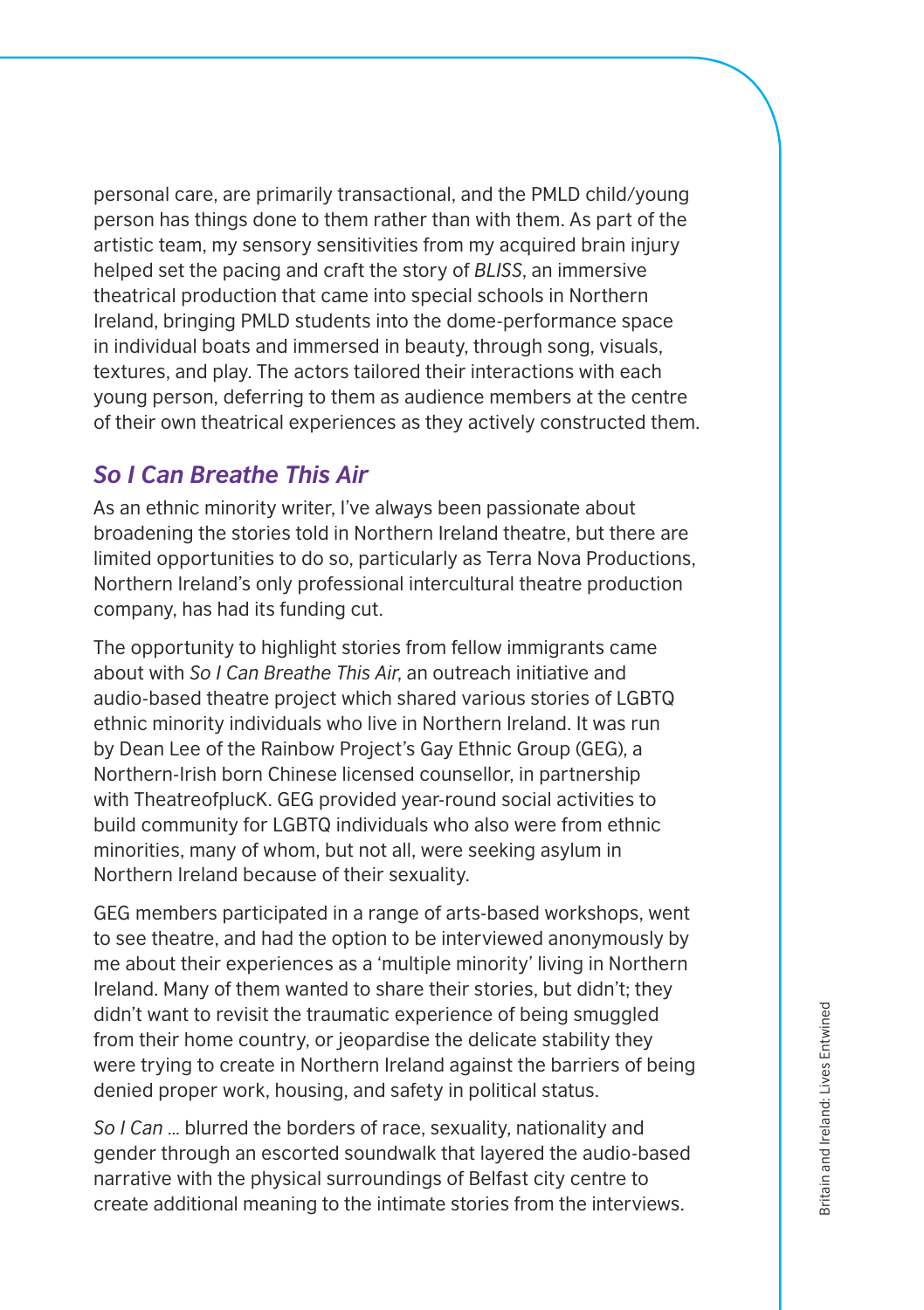The project was showcased in Belfast, Newry and Derry Pride in 2018, and in the Eastside Arts Festival, but also in academic research and conferences within 'Sounding Conflict: From Resistance to Reconciliation' carried out by Dr Stefanie Lehner (Queen's University Belfast) to better understand how sound, music, and storytelling practices can contribute to conflict transformation.

### **The importance of story**

We are neurobiologically hard-wired to create meaning from what we see around us, and through story, our brains have the ability to mirror each other in basic acts of empathy and understanding. 2019 marks the 50th anniversary of the start of the Troubles, and these stories continue to dominate, as people grieve, purge and try to heal. The Northern Ireland 'Peace and Reconciliation' agenda is fundamentally to promote compassion and understanding for difference and foster strength in diversity, rather than the sectarian binaries that are presented in the media and hardened by Northern Irish politicians. Contemporary Northern Ireland feels like it is viciously struggling to construct its identity, one that is defined by itself, rather than by default and by that which it is not.

In *Hatch*, a short comedy I wrote in 2007, a group of post-conflict chickens who have gone from battery cages to free-range living negotiate the mental effects of the removal of physical borders. At one point, they argue about whether the distant landscape contains a mountain or a molehill. Different realities may be perceived, but they are realities nonetheless. Today in Belfast, the new purple Glider bus connects working-class Lenadoon in west Belfast to trendy Ballyhackamore in east Belfast: how many people from those neighbourhoods (or north Belfast's Ardoyne or south Belfast's the Village) truly feel comfortable socialising anywhere in Belfast, year-round? From what I can see, the borders remain, internalised and self-censoring, but can be changed by our children and young people as they are creating our future through their daily construction of their lived stories.

#### Shift.

As the world appears to crumble around us with democratic processes corrupted, media impartiality and credibility weakened, rainforests on fire and the worst of humanity making nightly headlines from war, violence, and torture, it is time for a drastic reset.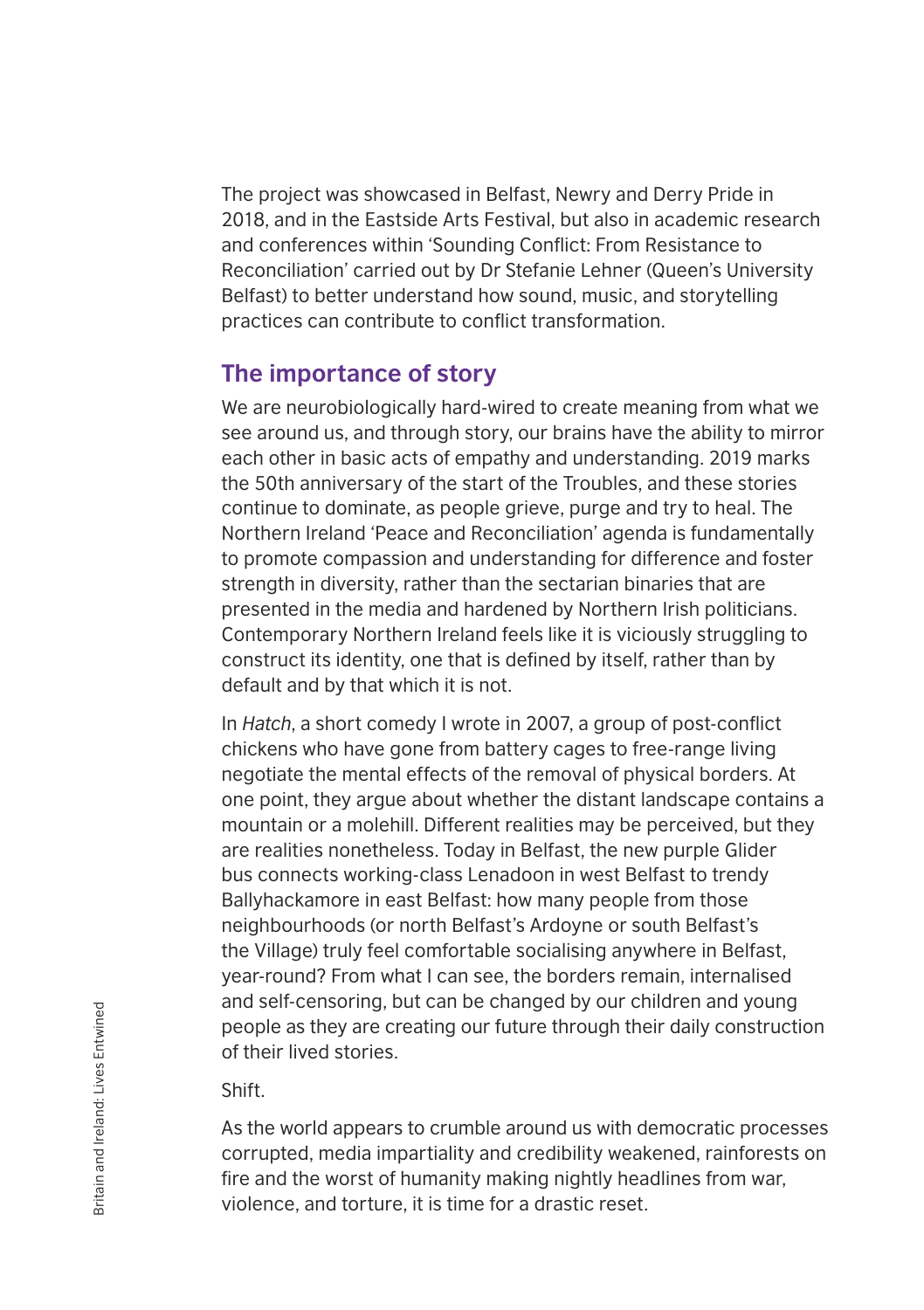How often do we consume instead of critically think, bully instead of constructively critique? How can we consciously co-exist, collaborate, and improve? We have the DNA of pack animals – we rely on each other, whether we like it or not. We are afraid of each other at first, and must wrangle with the power of the group, with all its cruelty and kindness. The arts enable us to collectively celebrate, grieve, purge terror, and combat the isolation that allows us to be divided, told a different narrative, and be conquered.

Fundamentally, we are emotional beings and we are the same – vulnerable and resilient, caring and selfish, terrified and courageous, arrogant and unconfident, thoughtful and thoughtless.

Artistic experiences provide us with the grounding journeys that remind us of this. Through artistic expression, we can connect to our shared hope, our terror, our fear and a gathering of our courage. The arts and the function they serve for storytelling and self-expression are essential to our adult lives, but especially to our children's as their identity formation is more nascent, delicate and vulnerable. We must diversify the stories that are told and develop the diverse voices out there, for as theatre director Anne Bogart points out, 'those who can formulate the stories that make the world understandable will redefine the experience of those who live in it.' To make art, to tell our stories, and to hear each other's, is a radical and essential act, for us alone, for us together as a society, and for our future so that we may survive the shifting tectonic plates and change the course of events exacerbating the global pressure cooker which is about to explode.